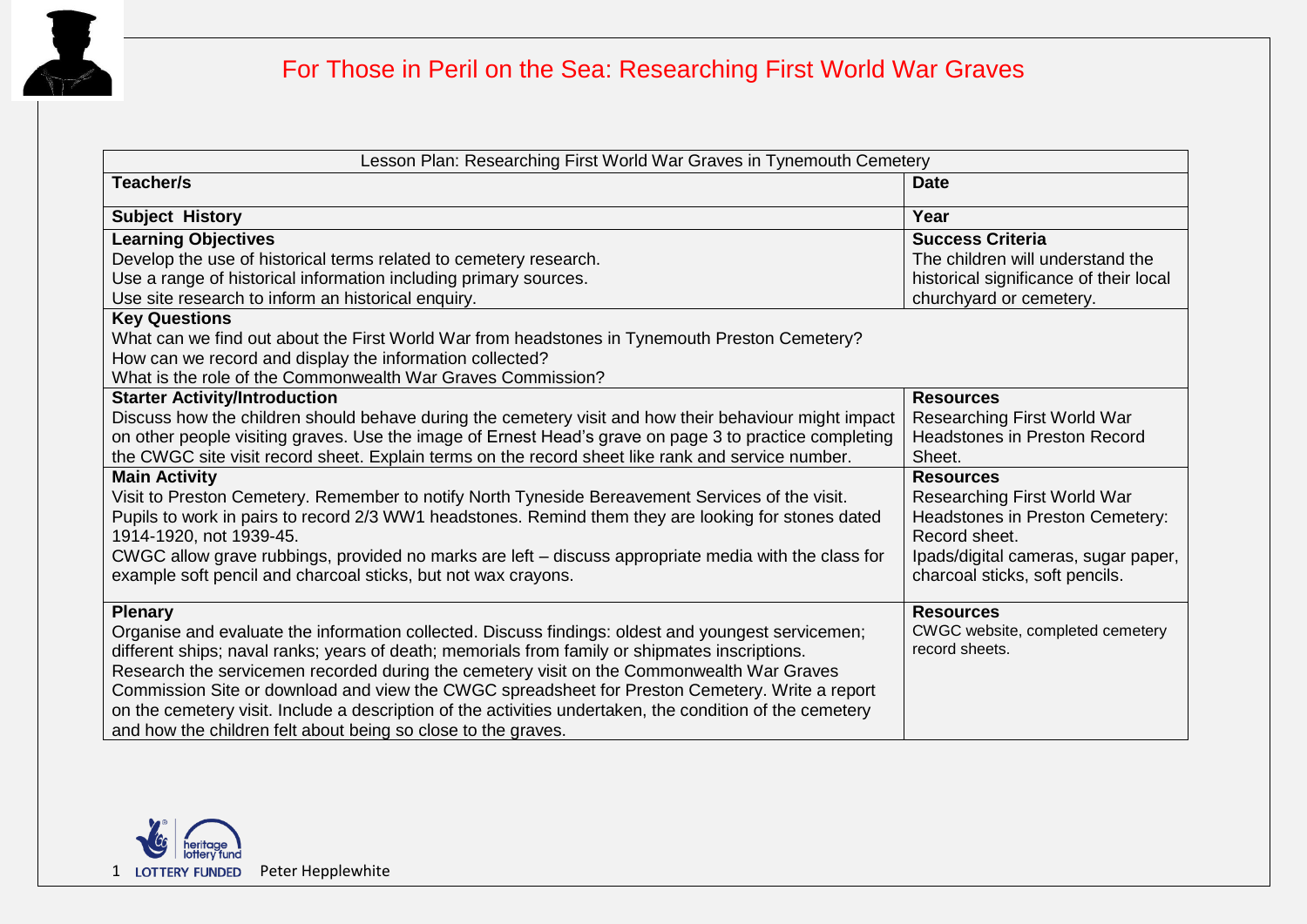

## For Those in Peril on the Sea: Researching First World War **Graves**

| Researching First World War Naval Headstones in Preston Cemetery: Record<br><b>Sheet</b> |                    |               |  |
|------------------------------------------------------------------------------------------|--------------------|---------------|--|
| <b>Researchers' Names</b>                                                                |                    |               |  |
| <b>Badge (at the top of</b><br>the grave)                                                | <b>Description</b> | <b>Sketch</b> |  |
| Serviceman's name                                                                        |                    |               |  |
| <b>Rank</b>                                                                              |                    |               |  |
| Service (RN, RNR,<br><b>RNVR or other)</b>                                               |                    |               |  |
| <b>Service Number</b>                                                                    |                    |               |  |
| <b>Ship</b>                                                                              |                    |               |  |
| <b>Date of Death</b>                                                                     |                    |               |  |
| Age                                                                                      |                    |               |  |
| <b>Religious symbol</b><br>(usually a cross)                                             |                    |               |  |
| Inscription(bottom of<br>the grave)                                                      |                    |               |  |